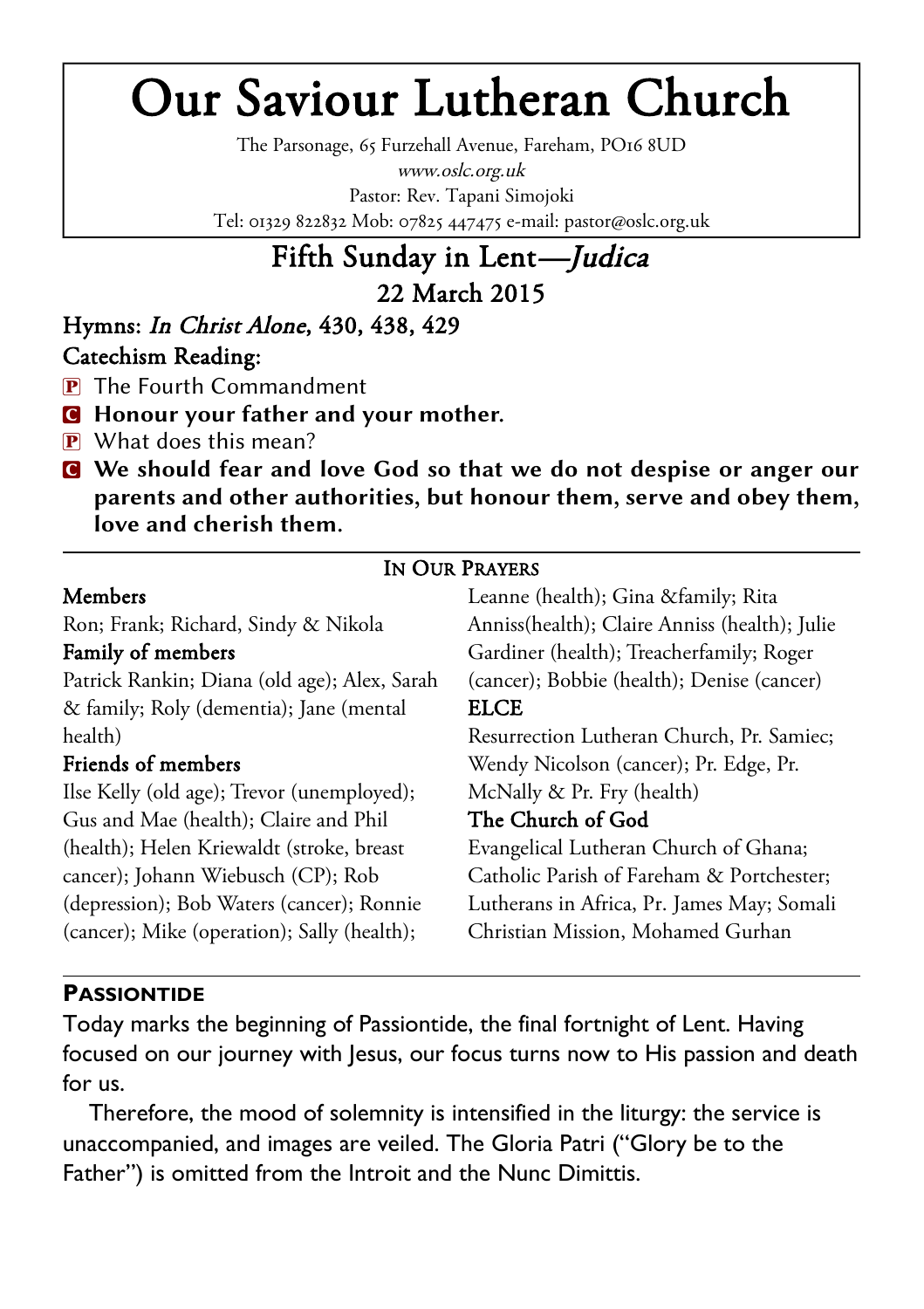#### **IN CHRIST ALONE**

- 1. In Christ alone my hope is found, He is my light, my strength, my song; This Cornerstone, this solid Ground, Firm through the fiercest drought and storm. What heights of love, what depths of peace, When fears are stilled, when strivings cease! My Comforter, my all in All, Here in the love of Christ I stand.
- 2. In Christ alone! —who took on flesh, Fulness of God in helpless babe! This gift of love and righteousness, Scorned by the ones He came to save: Till on that cross as lesus died. The wrath of God was satisfied— For every sin on Him was laid; Here in the death of Christ I live.
- 3. There in the ground His body lay, Light of the world by darkness slain: Then bursting forth in glorious Day Up from the grave He rose again! And as He stands in victory Sin's curse has lost its grip on me, For I am His and He is mine— Bought with the precious blood of Christ.
- 4. No guilt in life, no fear in death, This is the power of Christ in me; From life's first cry to final breath, Jesus commands my destiny. No power of hell, no scheme of man, Can ever pluck me from His hand; Till He returns or calls me home, Here in the power of Christ I'll stand!

*Words: Stuart Townsend (1963–); Music: Keith Getty (1974–) ©2002 Thankyou Music CCLI License No. 1331485*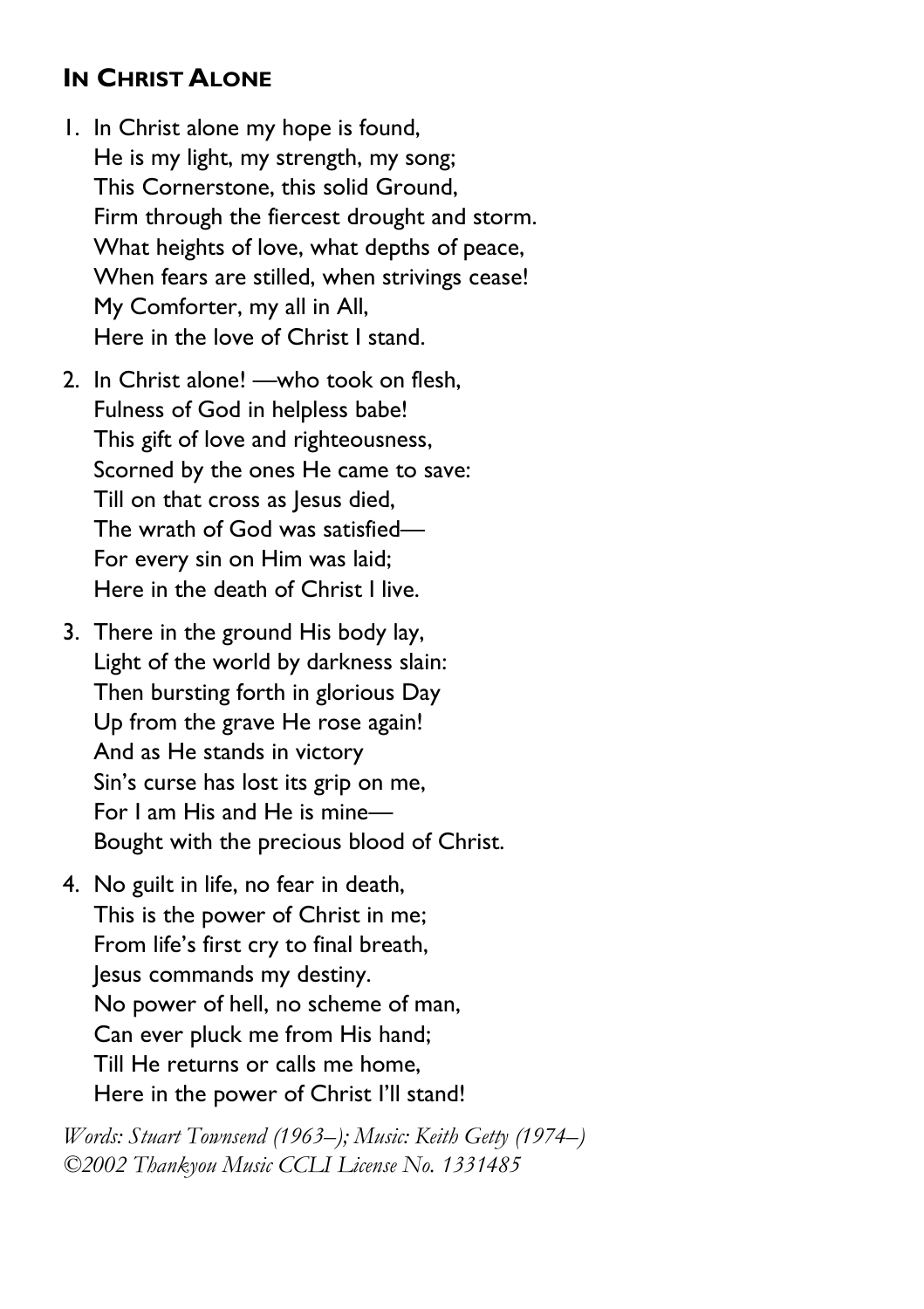#### **A READING FROM THE BOOK OF CONCORD THE FORMULA OF CONCORD, SOLID DECLARATION ARTICLE VII: THE HOLY SUPPER**

When Abraham heard God's Word about offering his son, he had reason enough to debate whether the words should be understood literally or with a tolerable or mild interpretation. They conflicted openly not only with all reason and with the divine and natural law, but also with the chief article of faith about the promised Seed, Christ, who was to be born of Isaac. Nevertheless, when the promise of the blessed Seed from Isaac was given to him, Abraham honoured God's truthfulness. He confidently concluded and believed that what God promised He could also do, although it appeared impossible to his reason. So also about Isaac's sacrifice he understood and believed God's Word and command plainly and simply, as they read according to the letter. He committed the matter to God's almighty power and wisdom, which, he knew, has many more modes and ways to fulfil the promise of the Seed from Isaac than he could comprehend with his blind reason.

We, too, are simply to believe with all humility and obedience our Creator and Redeemer's plain, firm, clear, solemn words and command, without any doubt and dispute about how it agrees with our reason or is possible. For these words were spoken by that Lord who is infinite Wisdom and Truth itself. He can do and accomplish everything He promises. And the state of the state of the state of the para 46–47

Condensed quotation from CONCORDIA: THE LUTHERAN CONFESSIONS, copyright ©2006 by Concordia Publishing House. Used by permission. All rights reserved.